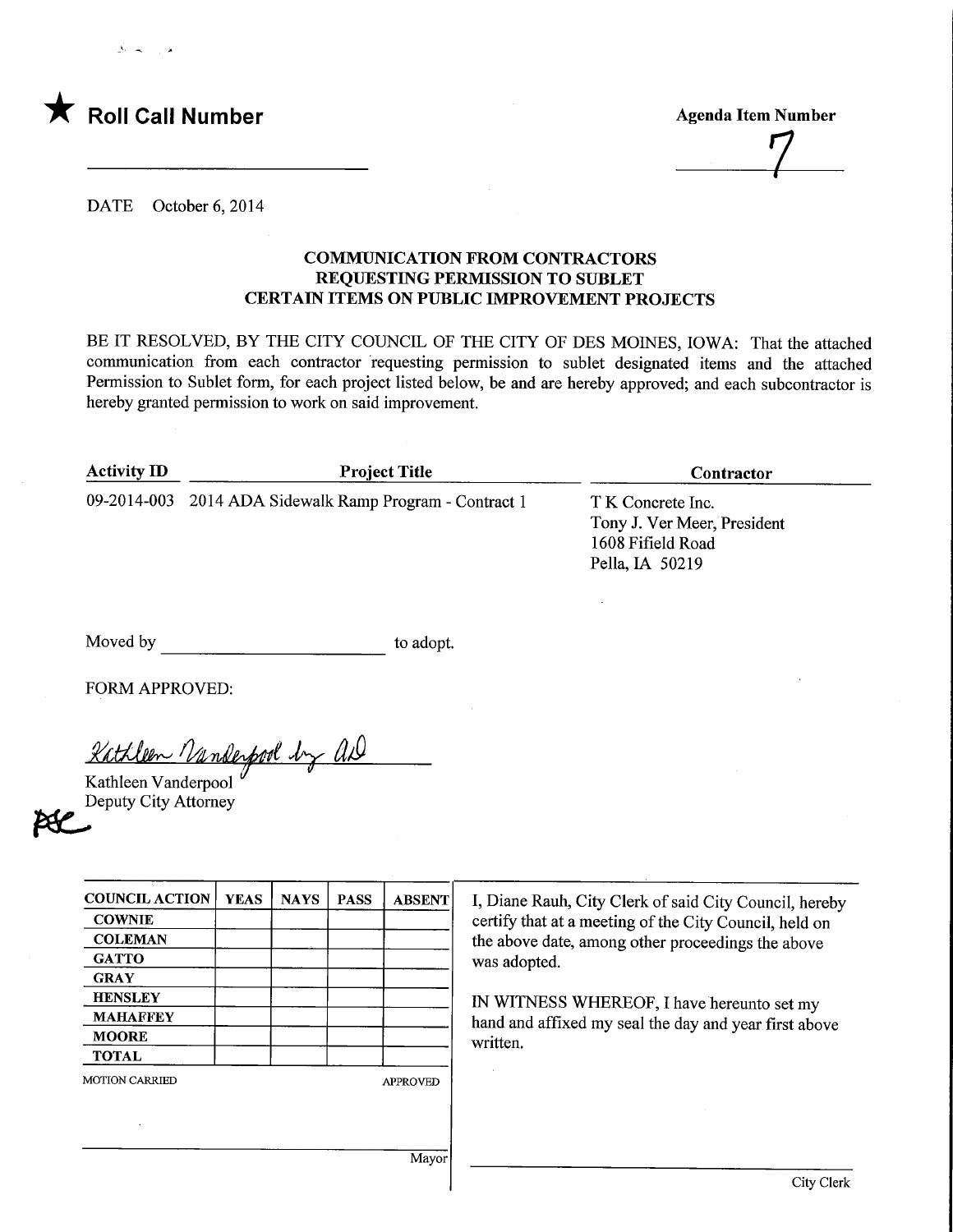## ENGINEERING DEPARTMENT CITY OF DES MOINES, IOWA

 $\mathbf{B}$   $\mathbf{y}$ 

 $\bar{\Omega}$ 

(op Activity ID 09-2014-003 Date 10/1/2014

 $\overline{7}$ 

## PERMISSION TO SUBLET

| Project                  | 2014 ADA Sidewalk Ramp Program - Contract 1<br>T K Concrete Inc. |                                                                                                                        |            |                                                    |                                                      |  |
|--------------------------|------------------------------------------------------------------|------------------------------------------------------------------------------------------------------------------------|------------|----------------------------------------------------|------------------------------------------------------|--|
| Contractor               |                                                                  |                                                                                                                        |            |                                                    |                                                      |  |
| <b>Federal Tax ID</b>    | 39-1898532<br>Contract No.<br>14840                              |                                                                                                                        |            | <b>Sublet Request No.</b><br>2                     |                                                      |  |
| <b>ITEM TO BE SUBLET</b> |                                                                  | <b>ORGANIZATION</b><br><b>TO PERFORM</b><br><b>WORK</b>                                                                | DBE<br>Y/N | <b>COST OF</b><br><b>SPECIALTY</b><br><b>ITEMS</b> | <b>TOTAL COST</b><br><b>OF WORK</b><br><b>SUBLET</b> |  |
| Modular Wall             |                                                                  | Paco's Construction, LLC<br>9560 SE 56th Avenue<br>Runnells, IA 50237<br>$(515)$ 240-0625<br>Federal Tax ID 20-4493861 | Yes        |                                                    | \$14,000.00                                          |  |